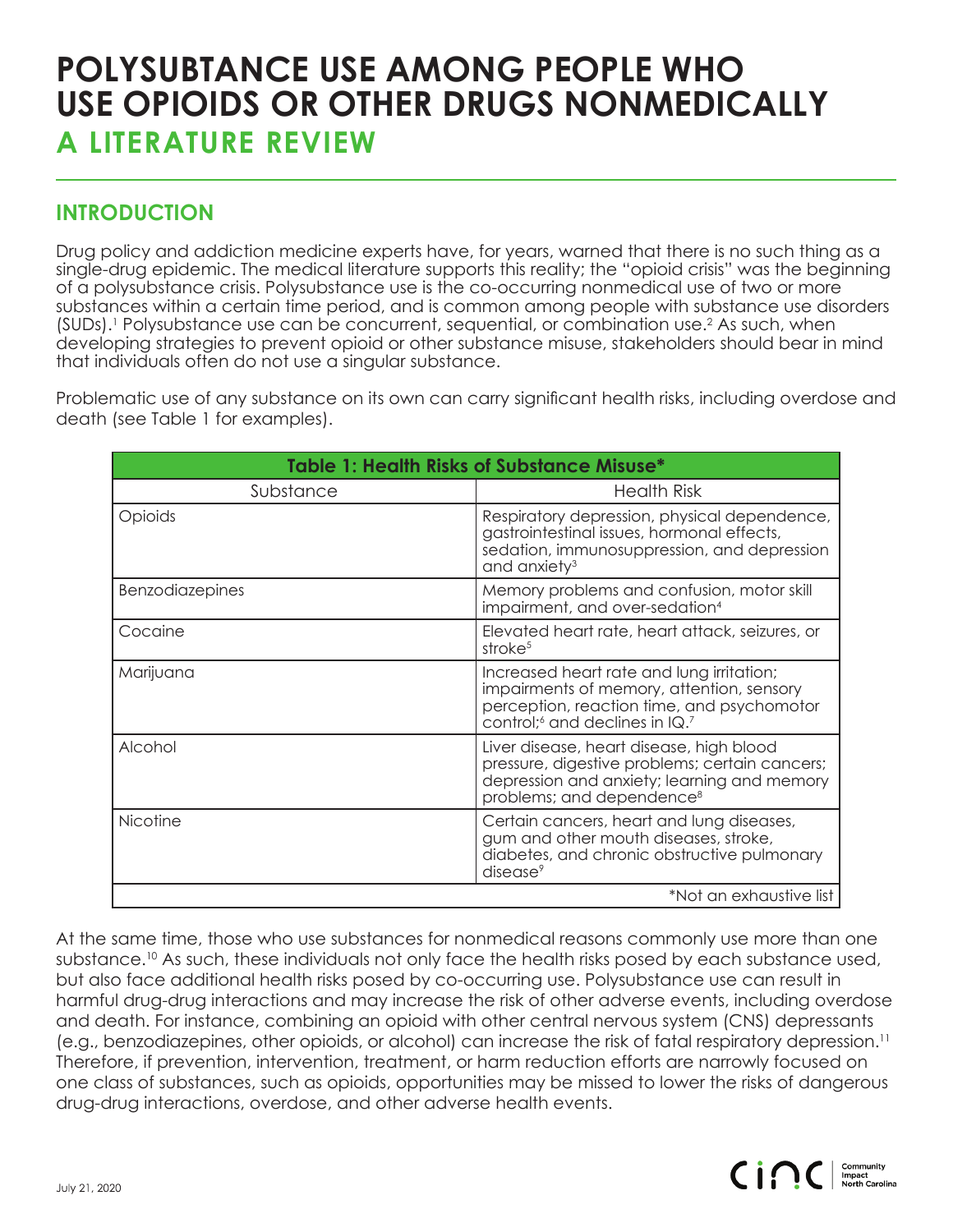Additionally, a comprehensive strategy may also help prevent problematic substance use from progressing into an SUD. This is especially important when targeting adolescents and young adults. An important risk factor for SUDs is age at first use. The earlier in life individuals use a substance, the more likely they are to develop an SUD.<sup>12</sup> According to the U.S. Surgeon General's Report on Alcohol, Drugs, and Health, nearly 70 percent of adolescents who try an illicit drug before age 13 will develop an SUD within seven years, compared to 27 percent for those who first try an illicit drug after the age of 17.13

## **MEDICAL LITERATURE ON POLYSUBSTANCE USE**

The medical literature indicates that certain substances tend to be used concurrently, sequentially, or in combination.14 This section contains several examples of polysubstance use that are discussed in medical journals and government-supported articles. The following information is not intended to be an exhaustive review, but rather a guide for stakeholders as they develop their prevention, intervention, treatment, and harm reduction strategies.

## **A. Opioids and Polysubstance Use**

A study published in January 2020 sought to understand trends in polysubstance use among individuals with opioid use disorder (OUD).<sup>15</sup> The study, which looked at survey data of pastone month use of nearly 16,000 individuals entering treatment for OUD, found that at least one nonopioid drug use was reported in nearly all participants (>90 percent).16 The study concluded that "[v]iewing opioid trends in a "silo" ignores the fact not only that polysubstance use is ubiquitous among those with opioid use disorder but also that significant changes in polysubstance use should be monitored alongside opioid trends."17 The authors further stated that the "study also reinforces the conclusion that polysubstance use is common in those with an OUD; indeed, our results indicate that polysubstance abuse is the norm, not the exception . . ."18 Specific examples of substances that are used in conjunction with opioids include benzodiazepines, stimulants, alcohol, marijuana, and nicotine.

#### **1. Benzodiazepines**

Patients with OUD commonly misuse benzodiazepines.<sup>19</sup> A 2011 study found that nearly 40 percent of individuals receiving treatment with medications for OUD had a history of benzodiazepine misuse.20 Similarly, a study of individuals prescribed buprenorphine for OUD found a lifetime prevalence of benzodiazepine use of 67 percent and a 30-day prevalence of 46 percent.<sup>21</sup>

 Combining opioids and benzodiazepines is dangerous and can be fatal. The Substance Abuse and Mental Health Services Administration (SAMHSA) estimates that between 2005 and 2011, nearly 250,000 emergency department visits involved combinations of opioid analgesics and benzodiazepines.22 Additionally, several studies have found that benzodiazepines may contribute to up to 80 percent of opioid-involved accidental drug-poisoning deaths.<sup>23</sup> According to other studies, benzodiazepines have been identified in 40 to 80 percent of methadone-related deaths and in 50 to 80 percent of heroin-related deaths.24

#### **2. Stimulants**

 Stimulants (e.g., cocaine and amphetamines) are frequently used with opioids. Treatment Improvement Protocol 43 (TIP 43), published by the Center for Substance Abuse Treatment (CSAT), explains that the following combinations are common among

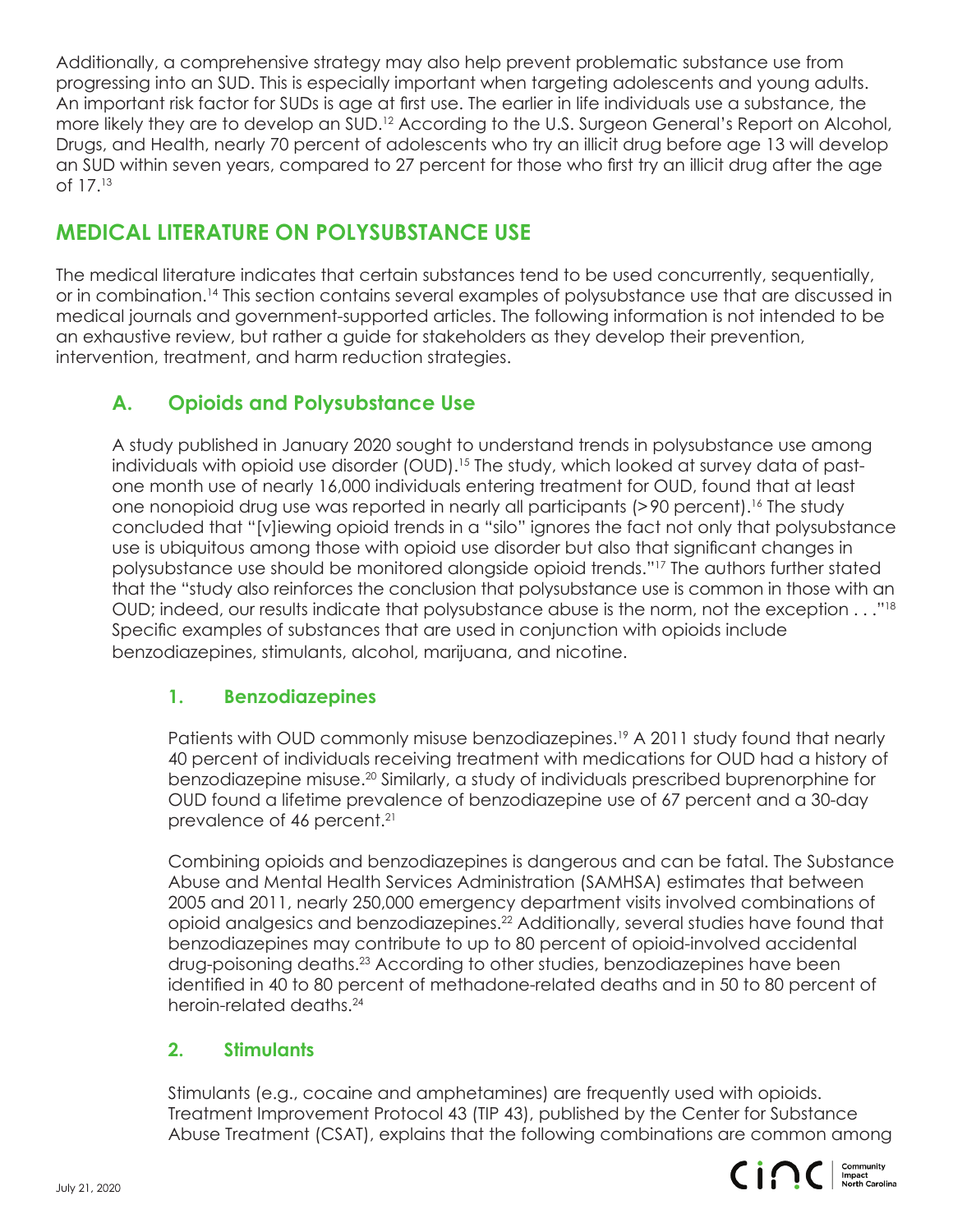individuals in treatment for OUD: heroin plus cocaine (i.e., "speedballs"); heroin followed by cocaine; cocaine followed by heroin; methadone plus cocaine; and any opioid plus amphetamines.25

 A study of the urine drug test results of patients at 11 methadone maintenance treatment programs found that 15.7 percent of patients tested positive for cocaine during the month previous to the study, with rates ranging between 5.9 and 33 percent among each of the 11 programs.<sup>26</sup> Another study examining patterns of cocaine use among patients admitted for treatment with methadone for OUD found that 20 percent of patients ceased cocaine use at 18 – 24 months after starting treatment, while 20 percent started using cocaine at  $18 - 24$  months after intake.<sup>27</sup>

 Opioids and stimulants may be combined for a variety of reasons, including to create greater euphoria than either the opioid or stimulant drug alone, to reduce side effects of the other drug, or to produce unique subjective effects desired by the user.<sup>28</sup> For example, some individuals have reported misusing methamphetamine to counteract the depressant effects of prescription opioids or, alternatively, misusing opioids to heighten the effects of methamphetamine.<sup>29</sup>

 Co-occurring opioid and stimulant use is dangerous. A study examining opioid-involved accidental drug-poisoning deaths in San Francisco between 2010 and 2012 found that over one-third of all such deaths also involved cocaine.<sup>30</sup> When using speedballs, for instance, cocaine's stimulant effects can offset heroin's sedative effects. As a result, combination users may use higher doses of heroin, which can lead to drug poisoning.31

#### **3. Alcohol**

 A 2019 study by Centers for Disease Control and Prevention (CDC) examining individuals who misused prescription opioids found that more than half of those individuals also engaged in binge drinking alcohol.<sup>32</sup>

#### **4. Marijuana**

 A study of individuals with chronic pain who were prescribed opioid analgesics found prevalent marijuana use among the study population. The study also found that marijuana use was associated with prescription opioid misuse.<sup>33</sup>

#### **5. Nicotine**

 Finally, as discussed in section F below, nicotine use is also associated with nonmedical use of opioids.34

## **B. Benzodiazepines and Polysubstance Use**

Substances used concurrently with benzodiazepines may include opioids, alcohol, stimulants, and nicotine.

Benzodiazepine-related drug-poisoning mortality has risen dramatically over the last decade.<sup>35</sup> One study looking at benzodiazepine use and misuse among adults in the United States found that approximately 17 percent of benzodiazepine users misused their medications.36 Benzodiazepines are also involved in many emergency department visits, as well as falls and fractures and motor vehicle crashes.37

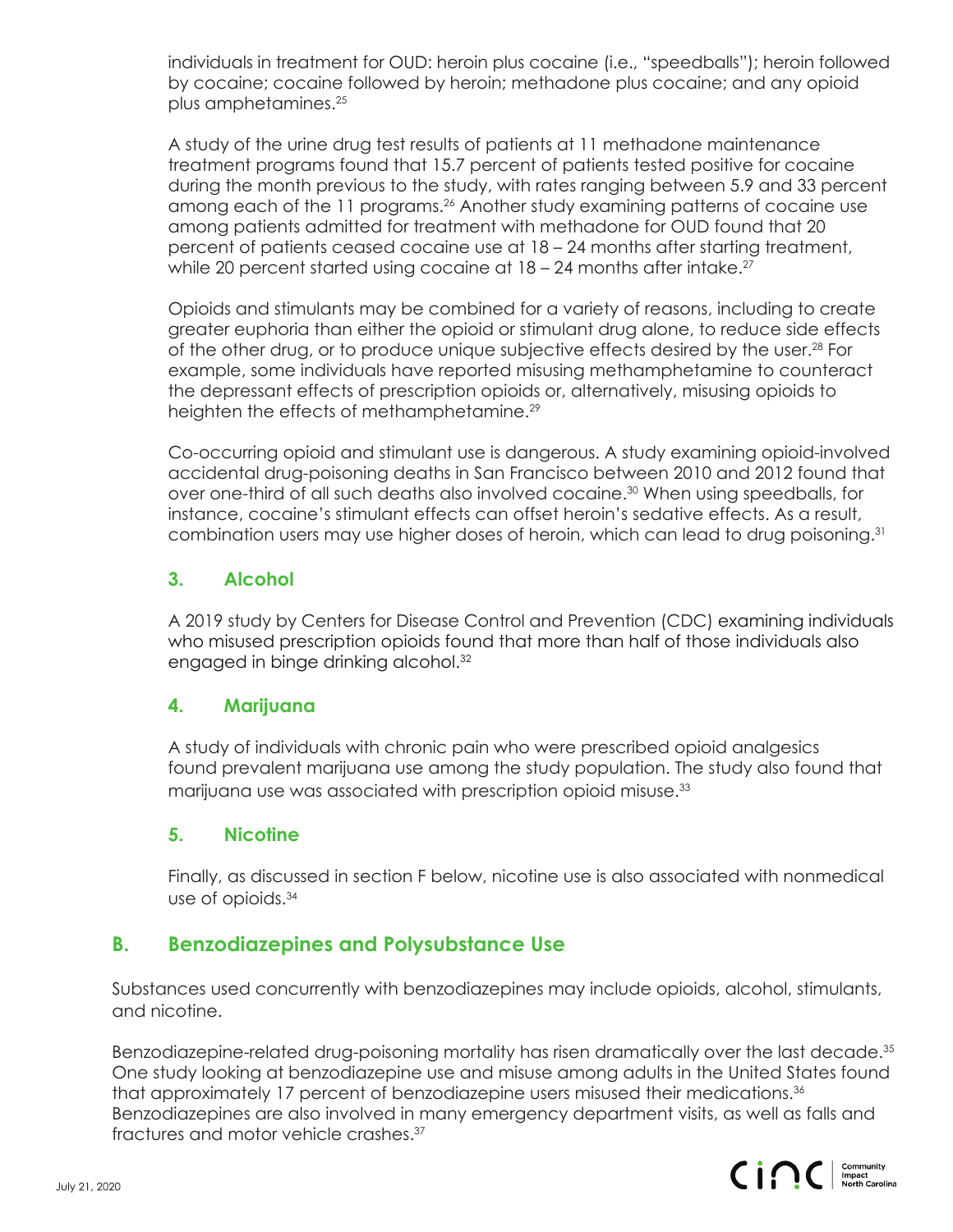A 2019 study of national trends in child and adolescent benzodiazepine exposure and poisoning found that poisonings caused by benzodiazepine drugs increased by 54 percent between 2000 and 2015.38 The researchers attributed this in part to the fact that adolescents often take benzodiazepines with other substances, such as alcohol or opioids. The researchers found that of over 250 benzodiazepine-related overdose deaths, all but two involved both benzodiazepines and other substances.39

Alcohol and opioids are the two substances most commonly misused in combination with benzodiazepines.40 As explained in section C below, benzodiazepines also are known to be misused by individuals who use cocaine or crack-cocaine,<sup>41</sup> and are known to be misused by those who use methamphetamine.<sup>42</sup> As explained in section F below, benzodiazepine misuse has been associated with nicotine use.

#### **C. Stimulants and Polysubstance Use**

Stimulants include cocaine and amphetamines. Amphetamines consist of amphetamine, dextroamphetamine, and methamphetamine.43 Substances known to be co-used with stimulants include alcohol, marijuana, opioids, benzodiazepines, and nicotine.

The rate of cocaine use has increased in recent years.<sup>44</sup> According to the CDC, cocainerelated overdoses increased by 34 percent from 2016 to 2017 and another five percent in 2018.45 Cocaine was involved in nearly one in five overdose deaths in 2017.<sup>46</sup>

Cocaine and alcohol are frequently used together.47 Both individuals with and without SUDs have reported the use of this combination.48 Cocaine and marijuana also are frequently used concurrently.49 Studies have shown that rates of marijuana use range from 59 to 89 percent of cocaine-dependent patients, with prevalence of marijuana dependence estimated between 18 and 53 percent.<sup>50</sup> Cocaine users also commonly misuse amphetamines.<sup>51</sup> Additionally, a study of over 100 users of either cocaine or crack-cocaine found that seven percent of cocaine users and 36 percent of crack-cocaine users engaged in nonmedical use of benzodiazepines.<sup>52</sup>

Like cocaine, nonmedical use of amphetamines is on the rise. Nonmedical use of amphetamines is especially prevalent among teenagers and young adults.53 According to a 2016 survey funded by the National Institute on Drug Abuse, 6.7 percent of high school seniors reported improper past-year use of amphetamines.54 Nonmedical use of amphetamines by students is associated with misuse of alcohol and substances in general.55

Additionally, a study published in January 2020 looked at over one million routine urine drug tests from 2013 to 2019. The study found that methamphetamine-positive urine samples increased six-fold in that time, with about 1.4 percent of samples testing positive in 2013 and about 8.4 percent in 2019.<sup>56</sup> Alcohol and marijuana use is also common among methamphetamine users.<sup>57</sup> Users of methamphetamine have reported misusing benzodiazepines or opioids to help relieve the uncomfortable come-down effects of falling methamphetamine levels in users' systems, while others reported misusing opioids to increase methamphetamine's effects.58

Finally, as described in section F below, stimulant use has been associated with nicotine use.

#### **D. Marijuana and Polysubstance Use**

Marijuana is the most commonly used federally-illicit substance in the United States.59 In 2018, 43.5 million individuals had used marijuana in the

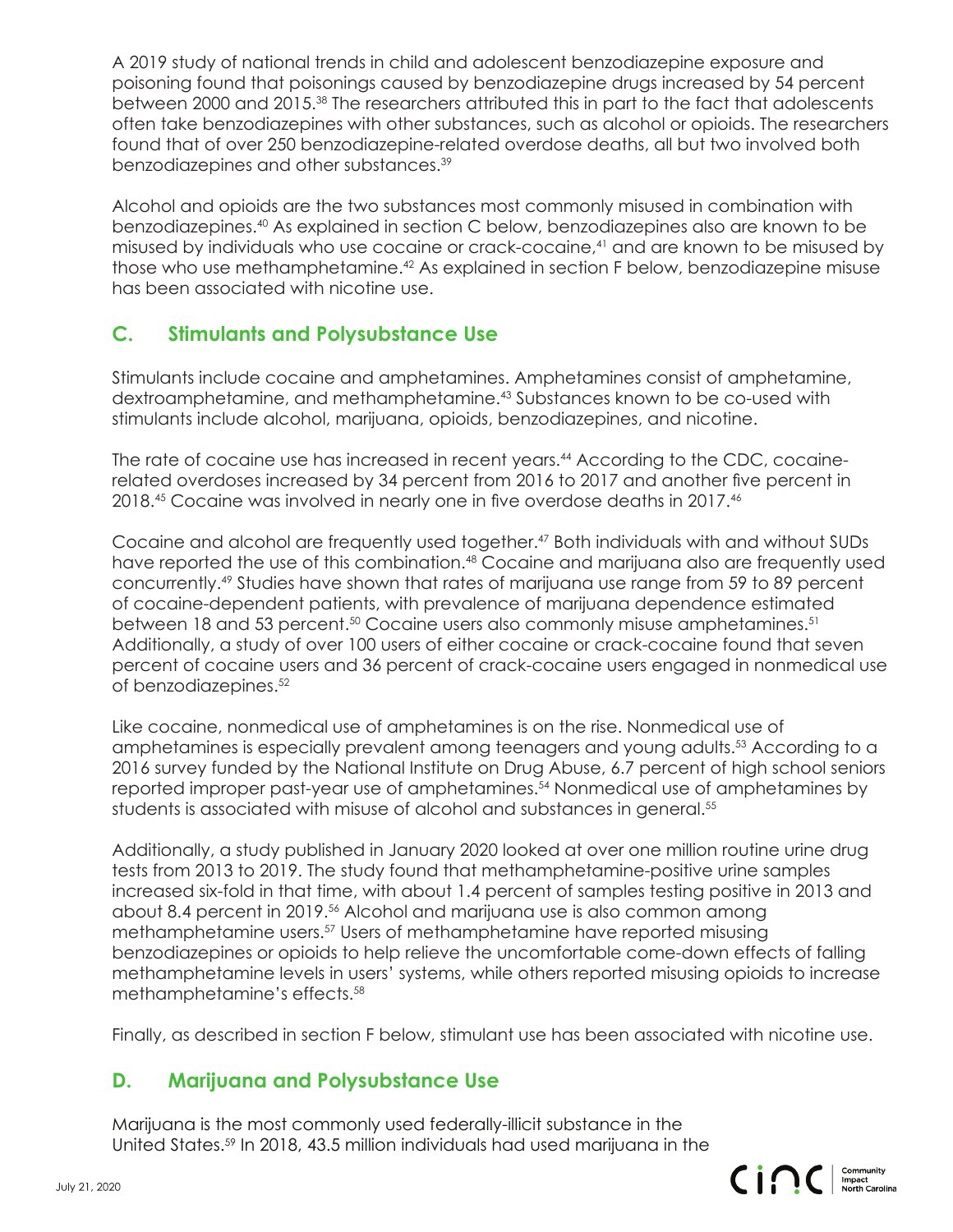past year.60 Alcohol and stimulants are examples of substances commonly used by marijuana users. Opioids also may be used by some marijuana users.

Marijuana is most commonly used with alcohol.<sup>61</sup> While it is common to use marijuana and alcohol at different times, individuals tend to use both substances at the same time (i.e., simultaneously).<sup>62</sup> Simultaneous use has been associated with increased frequency and quantity of alcohol use.<sup>63</sup>

Additionally, a 2017 study of individuals with co-occurring serious mental illness and alcohol use disorders found that those who also used marijuana were 2.5 times more likely to have a positive urine drug test for cocaine versus non-marijuana users.64 Similarly, a study of chronic pain patients who used marijuana found that such individuals were approximately 4 times as likely to use cocaine and methamphetamine compared to those who did not use marijuana.<sup>65</sup>

At least one study has shown that marijuana use is associated with a risk of return to nonmedical opioid use among patients receiving methadone treatment for OUD.<sup>66</sup> A similar study of individuals receiving medication treatment for OUD found that daily marijuana use was a predictor of nonmedical use of opioids.<sup>67</sup>

Moreover, as described in section II-F below, marijuana use has been associated with nicotine use.

## **E. Alcohol and Polysubstance Use**

Alcohol is the most commonly used drug in the United States. As highlighted throughout this document, several substances are associated with alcohol use, including marijuana, nicotine, opioids, benzodiazepines, and stimulants.

A 2017 study examining the prevalence of marijuana use among adults with serious mental illness who were in outpatient treatment for alcohol use disorder found that those who used marijuana were more than twice as likely to have a positive urine drug test for alcohol at the baseline interview compared to those who did not use marijuana.<sup>68</sup> Individuals who use both marijuana and alcohol may be inherently more susceptible to polysubstance use, in general.<sup>69</sup>

Individuals who drink alcohol are also likely to use nicotine and vice versa compared to nonusers.70 As explained previously, alcohol use has also been associated with misuse of opioids, benzodiazepines, and stimulants.

## **F. Nicotine and Polysubstance Use**

Use of nicotine-containing products among U.S. youth is increasing.<sup>71</sup> More than 1 in 4 high school students and about 1 in 14 middle school students in 2018 had used a nicotinecontaining product in the past 30 days.72 This increase has been driven by the use of e-cigarettes.73

Nicotine is widely considered a catalyst to other substance use.74 Nicotine users are nearly twice as likely as non-nicotine users to have a marijuana-use disorder.75 Additionally, as mentioned above, nicotine use is often closely associated with alcohol use. Young adults who reported binge or heavy binge drinking had a nearly three-fold increase in the odds of nicotine dependence relative to non-risky drinkers.76

Moreover, early nicotine exposure has been shown to correlate with the development of stimulant use disorder.<sup>77</sup> Statistical analyses have linked

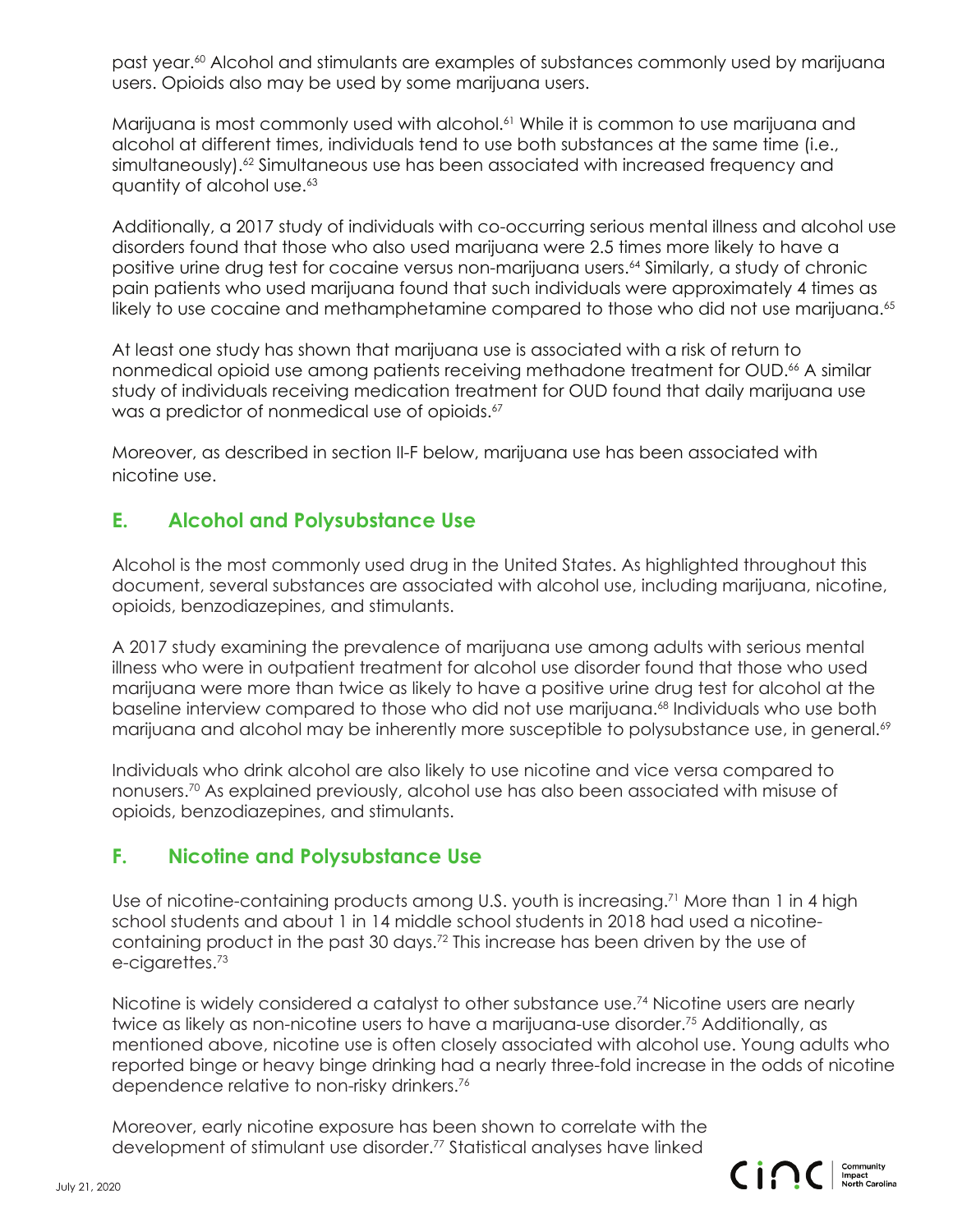misuse of benzodiazepines to nicotine use,78 and an animal study published in 2020 has suggested that nicotine use increases the cravings for benzodiazepines.<sup>79</sup> Finally, nicotine use is a strong predictor of nonmedical use of opioids.<sup>80</sup> There is an increased likelihood of developing an OUD in adolescents who use nicotine.<sup>81</sup>

## **CONCLUSION**

Polysubstance use is common among individuals engaged in substance use. Polysubstance use poses significant health risks, including drug poisoning and death. As such, a comprehensive strategy to address problematic substance use must take into account co-occurring substance use.

# **ENDNOTES**

- 1 https://ajph.aphapublications.org/doi/10.2105/AJPH.2019.305412
- 2 https://www.tandfonline.com/eprint/P7IDA4VbJv6pNm4aJQgm/full?target=10.1080%2F10408444.2018.1553935&
- 3 https://www.tandfonline.com/eprint/P7IDA4VbJv6pNm4aJQgm/full?target=10.1080%2F10408444.2018.1553935&; https://www.ncbi.nlm.nih.gov/pmc/articles/ PMC3466038/
- 4 https://www.health.harvard.edu/newsletter\_article/Benzodiazepines\_and\_the\_alternatives
- 5 https://www.drugabuse.gov/publications/research-reports/cocaine/what-are-short-term-effects-cocaine-use
- 6 https://csam-asam.org/page/AdvEffectsOfMarijHCP
- 7 https://www.ncbi.nlm.nih.gov/pmc/articles/PMC4827335/
- 8 https://www.cdc.gov/alcohol/fact-sheets/alcohol-use.htm
- 9 https://www.cdc.gov/tobacco/basic\_information/health\_effects/index.htm; https://www.cdc.gov/tobacco/data\_statistics/fact\_sheets/smokeless/health\_ effects/index.htm
- 10 https://www.ncbi.nlm.nih.gov/pubmed/17996066
- 11 https://www.tandfonline.com/eprint/P7IDA4VbJv6pNm4aJQgm/full?target=10.1080%2F10408444.2018.1553935&
- 12 https://addiction.surgeongeneral.gov/executive-summary/report/prevention-programs-and-policies#27
- 13 https://addiction.surgeongeneral.gov/executive-summary/report/prevention-programs-and-policies#27
- 14 https://www.tandfonline.com/eprint/P7IDA4VbJv6pNm4aJQgm/full?target=10.1080%2F10408444.2018.1553935&
- 15 https://ajph.aphapublications.org/doi/10.2105/AJPH.2019.305412
- 16 https://ajph.aphapublications.org/doi/10.2105/AJPH.2019.305412
- 17 https://ajph.aphapublications.org/doi/10.2105/AJPH.2019.305412
- 18 https://ajph.aphapublications.org/doi/10.2105/AJPH.2019.305412
- 19 https://www.ncbi.nlm.nih.gov/pmc/articles/PMC3334287/
- 
- 20 https://bmcpsychiatry.biomedcentral.com/articles/10.1186/1471-244X-11-90
- 21 https://www.sciencedirect.com/science/article/abs/pii/S0376871608003049?via%3Dihub
- 22 https://www.samhsa.gov/data/sites/default/files/DAWN-SR192-BenzoCombos-2014/DAWN-SR192-BenzoCombos-2014.pdf
- 23 https://www.ncbi.nlm.nih.gov/pmc/articles/PMC4057040/
- 24 https://www.sciencedirect.com/science/article/abs/pii/S0376871612002785?via%3Dihub
- 25 https://www.asam.org/docs/advocacy/samhsa\_tip43\_matforopioidaddiction.pdf?sfvrsn=0
- 26 https://www.journalofsubstanceabusetreatment.com/article/0740-5472(90)90005-B/pdf
- 27 https://www.tandfonline.com/doi/10.3109/00952999709001685
- 28 https://www.sciencedirect.com/science/article/pii/S0091305711001249?via%3Dihub
- 29 https://www.ncbi.nlm.nih.gov/pubmed/23285312?dopt=Abstract
- 30 https://link.springer.com/article/10.1007/s11524-015-9967-y
- 31 https://www.sciencedirect.com/science/article/pii/S0091305711001249?via%3Dihub
- 32 https://www.cdc.gov/media/releases/2019/p0611-people-opioids-drink.html; https://www.ajpmonline.org/article/S0749-3797(19)30157-6/fulltext
- 33 https://www.ncbi.nlm.nih.gov/pubmed/29947796
- 34 https://www.fda.gov/media/116265/download; https://www.ncbi.nlm.nih.gov/pubmed/26375198
- 35 https://www.drugabuse.gov/related-topics/trends-statistics/overdose-death-rates
- 36 https://ps.psychiatryonline.org/doi/10.1176/appi.ps.201800321
- 37 https://jamanetwork.com/journals/jamanetworkopen/fullarticle/2722576; https://www.ncbi.nlm.nih.gov/pubmed/23944724; https://www.samhsa.gov/news room/press-announcements/201106091200.
- 38 https://www.ncbi.nlm.nih.gov/pubmed/31612741
- 39 https://www.ncbi.nlm.nih.gov/pubmed/31612741
- 40 https://www.ncbi.nlm.nih.gov/pmc/articles/PMC6007645/
- 41 https://academic.oup.com/alcalc/article/41/2/121/135052
- 42 https://www.ncbi.nlm.nih.gov/pubmed/23285312?dopt=Abstract
- 43 http://www.cesar.umd.edu/cesar/drugs/amphetamines.asp